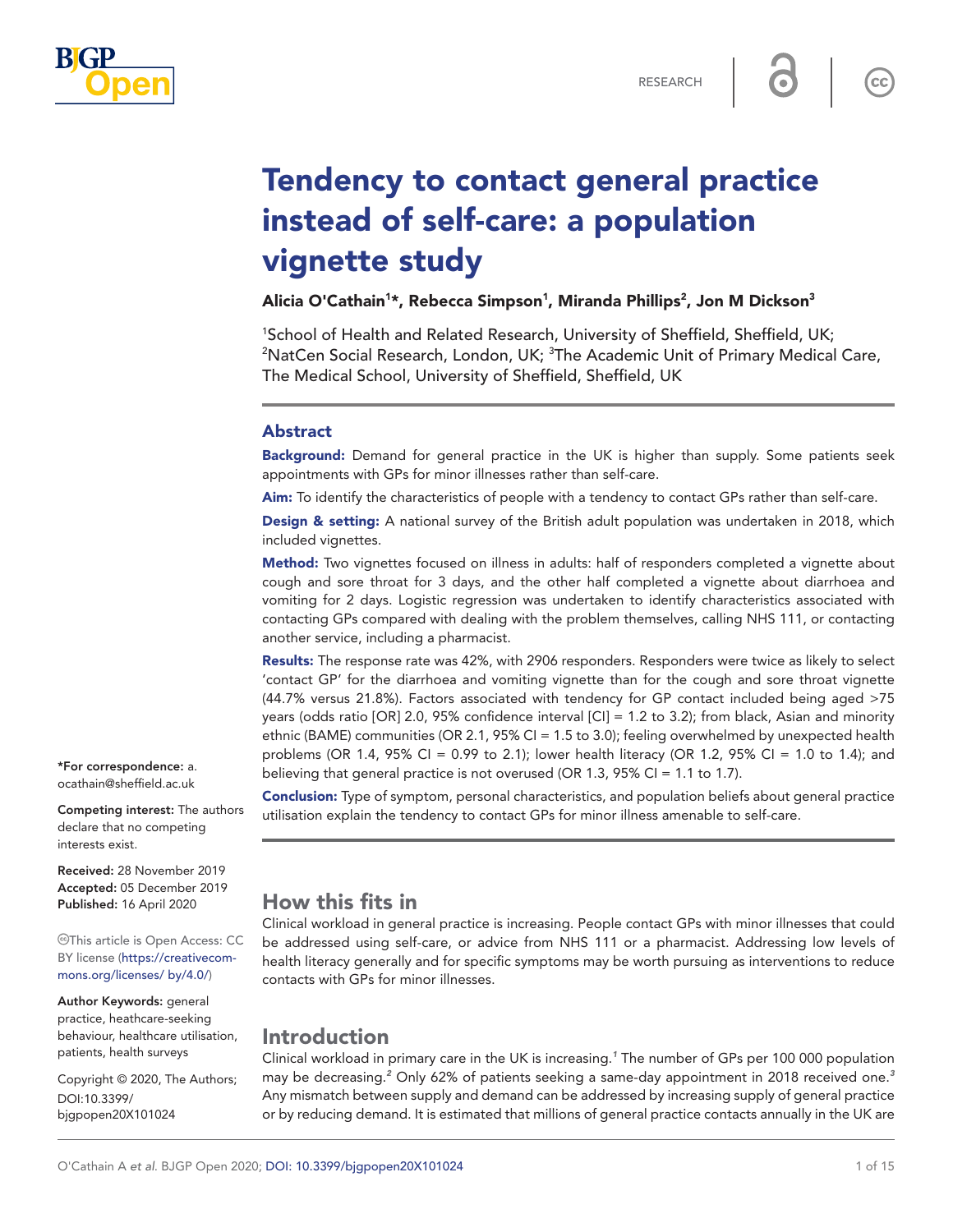for minor illnesses that could be dealt with at community pharmacies.*[4](#page-13-3)* These types of contacts with general practice may be labelled 'inappropriate'.*[5](#page-13-4)* This term is best avoided because it does not reflect the moral dilemma faced by patients in their help-seeking,<sup>[6](#page-13-5)</sup> and the challenges faced by patients as they attempt to take responsibility for their health, while not being judged as wasting the time of a service.*[7](#page-13-6)* Judgments about the necessity of service use are also fraught with difficulty because of concerns that some patients do not contact general practice when they have serious symptoms,*[8](#page-13-7)* and the fact that judgments regarding legitimate reasons for service use may vary between individual health professionals.*[4,9](#page-13-3)*

There is evidence that people prefer to look after minor ailments themselves or visit a pharmacy,*[10,11](#page-13-8)* and contact a GP for more serious symptoms.*[10,12](#page-13-8)* Yet there is still scope for reducing contacts with GPs for minor illnesses.*[4](#page-13-3)* Identifying the characteristics of people who choose to contact GPs for minor illnesses instead of self-care may help to identify interventions to reduce this type of demand for general practice. People contacting a GP will seek a same-day (urgent) appointment or a booked (routine) appointment. Demand for same-day appointments can be classed as demand for urgent care. As part of a wider study of demand for emergency and urgent care, a population survey was undertaken to identify attitudes to help-seeking when faced with an unexpected health problem that was not life threatening.*[13](#page-13-9)* Vignettes were used to explore tendency to contact different services for minor illnesses and injuries. In the analysis reported here, the aim was to identify influences on tendency to contact a GP for minor illnesses compared with self-care options.

# Method

# **Design**

The study design was a cross-sectional population survey that included vignettes.

# Survey sampling

NatCen Social Research conduct an annual survey in Great Britain called the British Social Attitudes Survey to measure the social attitudes of the population.*[14](#page-13-10)* The survey is designed to yield a representative sample of adults aged ≥18 years. In 2018 NatCen undertook a multi-stage design in three stages. Great Britain is divided geographically into approximately 9000 postcode sectors. First, NatCen selected 395 postcode sectors with probability proportional to the number of addresses in each sector. Second, they selected 26 addresses in each sector to produce 10 270 addresses. Third, interviewers called at each address and listed all those aged ≥18 years before randomly selecting one adult to interview. For practical reasons, the sample was confined to those living in private households; people living in institutions were excluded.

The sample was divided into four parts where each part (of around 1000 responders) was nationally representative in its own right. The University of Sheffield used funding from the National Institute for Health Research to purchase a set of questions in three parts of the survey, that is, a sample size of around 3000. This sample size was chosen because it offered sufficient statistical power for sub-group analyses.

# Mode of administration

The mode of administration was face-to-face computer assisted interviews. Before calling at the address, a letter including an unconditional incentive (a Post Office voucher) was sent to each selected address informing residents that an interviewer would visit. Interviewers then visited and completed most of the questionnaire face-to-face. A small number of questions were asked through a self-completed paper questionnaire collected by the interviewer or posted by the responder. Data collection was undertaken July 2018–November 2018.

# **Questionnaire**

The 2018 questionnaire covered a range of topics. A 60-item module exploring population views of help-seeking for unexpected health problems that were not life-threatening was purchased. Items were based on: a realist review;*[15](#page-13-11)* early findings from a qualitative interview study, with three subgroups of the population who were identified as having a higher tendency to contact emergency and urgent care services when this was not clinically necessary; and a workshop with 13 members of the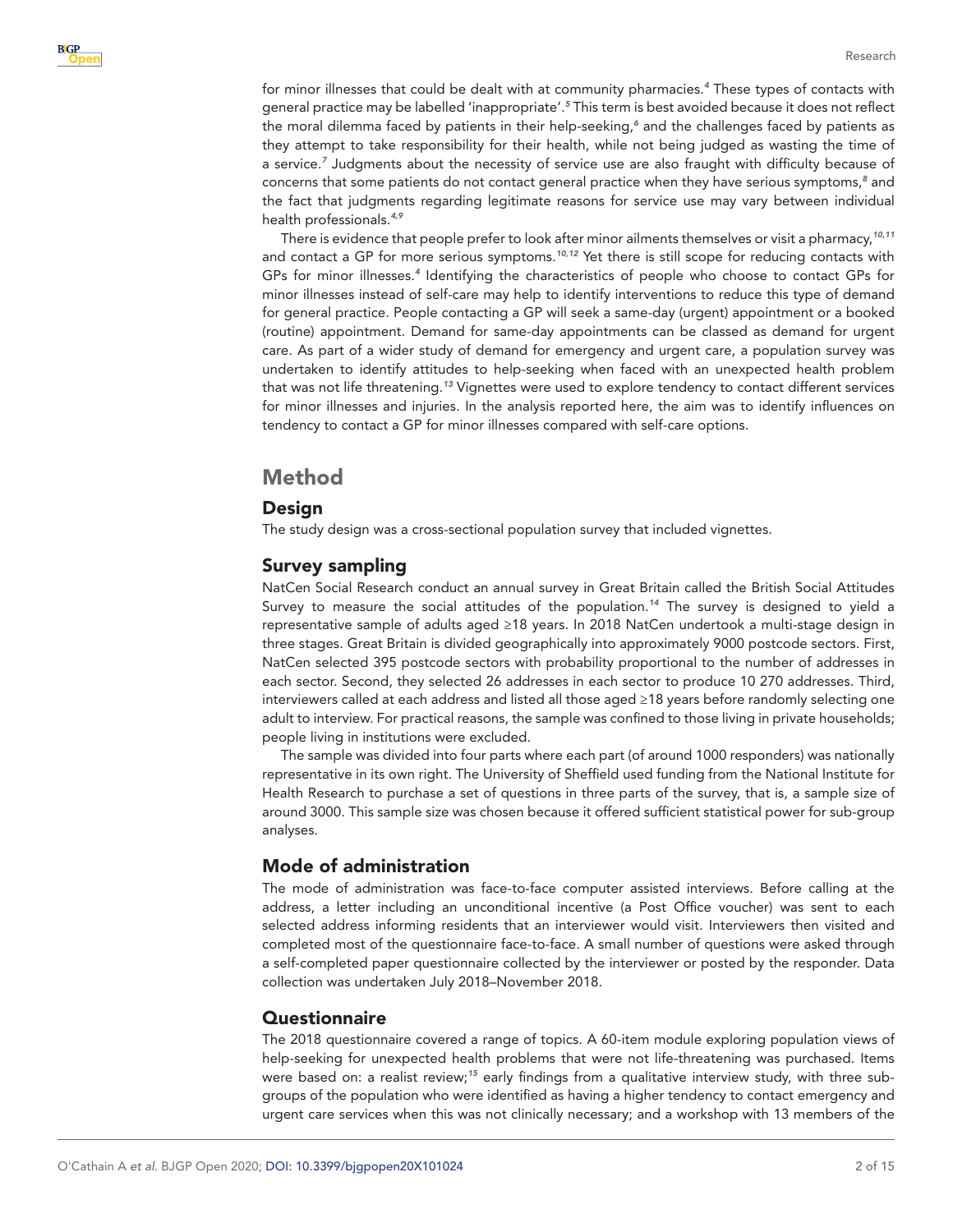

public where potential questions were presented and discussed in small groups. NatCen undertook two consecutive pilots of draft questionnaires on around 50 members of the public before finalising the questionnaire.

### Primary outcome

Three pairs of vignettes were constructed in conjunction with a GP and an emergency department consultant. Each responder completed one vignette from each pair. The vignettes described situations that people might face, and a set of options they could take. One pair of vignettes focused on illness in adults: imagine you have had a cough and sore throat for 3 days; imagine you have had diarrhoea and vomiting for 2 days. The two clinicians considered it clinically unnecessary to call an ambulance, attend an accident and emergency (A&E) department, or contact a GP for these symptoms. This conclusion was confirmed by the NHS Choices website, a national resource for patients [\(https://www.nhs.uk\)](https://www.nhs.uk/), which describes self-care as usually adequate for these symptoms. The following options were offered to responders, ordered by level of urgency: call 999 for an ambulance; go to the A&E department; contact a GP (for telephone advice or an appointment, including GP 'out-of-hours' service); go to another NHS service, for example, walk-in centre, minor injury unit, pharmacy, or chemist; call NHS 111; deal with the problem myself; and none of these. Because responders could select more than one option, the study compared responders selecting GP contact as their highest urgency option for the vignettes and compared them with responders selecting dealing with the problem themselves, contacting NHS 111, or contacting another NHS service, including a pharmacist, as one of their highest urgency options.

<span id="page-2-0"></span>Table 1 Factors tested in the regression

| Sociodemographic,<br>socioeconomic, and health                                                                                                                               | Programme theories from realist review                                                                                                                                                                                                                                                                                                   | Other issues from literature                                                                                                                                                                                                                                                                                                                                                              |
|------------------------------------------------------------------------------------------------------------------------------------------------------------------------------|------------------------------------------------------------------------------------------------------------------------------------------------------------------------------------------------------------------------------------------------------------------------------------------------------------------------------------------|-------------------------------------------------------------------------------------------------------------------------------------------------------------------------------------------------------------------------------------------------------------------------------------------------------------------------------------------------------------------------------------------|
| 1. Age group<br>2. Sex<br>3. Ethnic group<br>4. Geographical region<br>5. Household with children<br>aged <5 years<br>6. Social class (based on<br>the Standard Occupational | Uncertainty causes anxiety. Items:<br>1. Worry pain is a sign of something serious.<br>2. Not confident in deciding when to see a doctor. <sup>a</sup><br>Previous traumatic event. Item:<br>3. Did not see doctor in past when the health problem was<br>serious.                                                                       | Awareness of services, Items:<br>1. Confidence in knowing the range of services available.<br>2. Confidence in finding opening times of services.<br>3. Confidence in knowing what tests are available where.<br>4. Confidence in how to contact a GP out of hours.<br>5. Likelihood of looking up a problem on the internet.<br>6. Likelihood of looking up where to go on the internet. |
| Classification from the UK<br>Office Of National Statistics)<br>7. Social deprivation quintiles<br>(measured using Index of<br>Multiple Deprivation <sup>16</sup> )          | Need to get back to normal. Items:<br>4. Seeks help if problem causes sleep loss.<br>5. Seeks help if problem impacts on work.                                                                                                                                                                                                           | Recursivity and/or learnt behaviour. <sup>17</sup> Item:<br>7. See having tests done as validating attendance at a<br>service. <sup>a</sup><br>Health literacy, measured using the Health Literacy                                                                                                                                                                                        |
| 8. Urban/rural status<br>9. Personal access to internet<br>10. Car ownership<br>11. Presence of limiting long-                                                               | Seeking pain relief. Item:<br>6. Does not take medication to stop pain.                                                                                                                                                                                                                                                                  | Questionnaire. <sup>18</sup> Two of the 9 domains of this instrument<br>were used, each 5 items long. Items:<br>8. Ability to communicate with health professionals. <sup>a</sup><br>9. Ability to understand health information. <sup>a</sup>                                                                                                                                            |
| term illness<br>12. General health <sup>ª</sup>                                                                                                                              | Stressful lives cause difficulty coping so low burden services<br>sought. Items:<br>7. Feel overwhelmed when have a health problem. <sup>a</sup><br>8. Find life stressful.<br>9. Has no one to care for them if ill. <sup>a</sup><br>10. Difficulty taking time off work to see a GP.<br>11. Ease of travel to an emergency department. | Recent use of services for self or others. Items:<br>10. When last used emergency ambulance.<br>11. Frequent use of ambulance.<br>12. When last used emergency department.<br>13. Frequent use of emergency department.<br>14. When last used GP.                                                                                                                                         |
|                                                                                                                                                                              | 12. Opening hours of health services problematic. <sup>a</sup><br>13. Preference for services with no appointments. <sup>a</sup><br>14. Desire for services open at times convenient to them. <sup>a</sup><br>15. Willingness to wait in a waiting room to be seen that day.                                                             | Perceptions of service overuse. Items:<br>15. Beliefs that too many people use 999 ambulance<br>unnecessarily.<br>16. Too many people use emergency departments.<br>17. Too many people use GP.                                                                                                                                                                                           |
|                                                                                                                                                                              | Follow advice of trusted others, Item:<br>16. Check what to do with family and friends.                                                                                                                                                                                                                                                  | 18. People are reluctant to use emergency departments.                                                                                                                                                                                                                                                                                                                                    |
|                                                                                                                                                                              | Perceptions and experiences of services. Items:<br>17. Preference for emergency departments because can get<br>tests done quickly. <sup>a</sup><br>18. Beliefs about emergency department doctors knowing<br>more than GPs. <sup>a</sup><br>19. No confidence in their GP <sup>®</sup>                                                   |                                                                                                                                                                                                                                                                                                                                                                                           |
|                                                                                                                                                                              | Frustration with access to GP. Items:<br>20. Ease or difficulty getting GP appointment.<br>21. Whether registered with GP.<br>22. Whether responsibilities make it difficult to see a GP. <sup>a</sup><br>23. Belief that people use emergency departments because<br>they can't get a GP appointment.                                   |                                                                                                                                                                                                                                                                                                                                                                                           |

a Variable on self-completed part of questionnaire.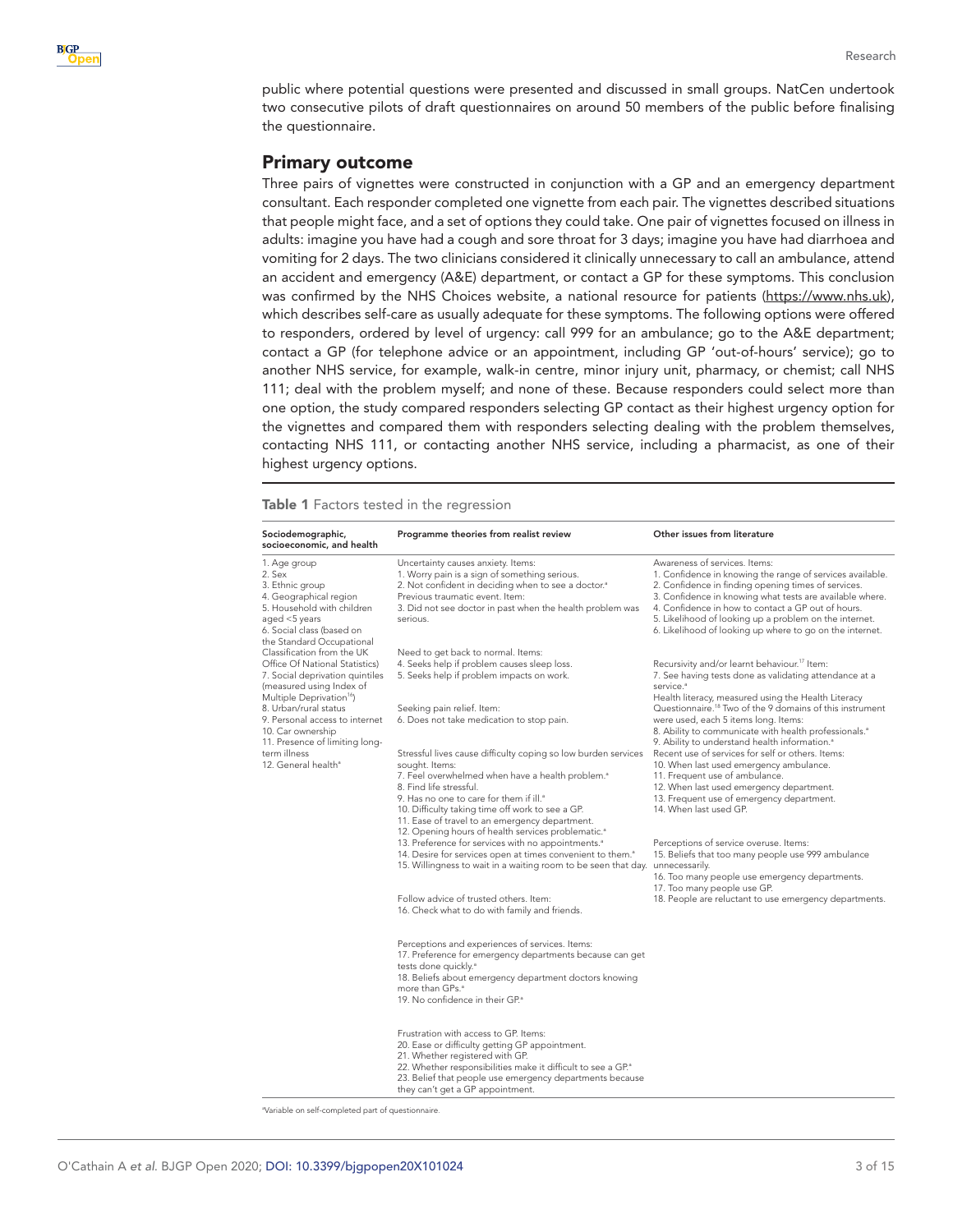# Factors tested

Fifty-three factors were tested. These factors were described in three categories for ease of reading (*[Table 1](#page-2-0)*), although all factors were tested together. There were 12 sociodemographic, socioeconomic, and health items. There were 23 items measuring programme theories potentially explaining clinically unnecessary use of emergency and urgent care, which were derived from a realist review undertaken for the wider study.*[15](#page-13-11)* These programme theories were supported by theories of health behaviour, including Leventhal *et al*'s common sense model*[19](#page-14-1)* and Andersen's healthcare utilisation model.*[20](#page-14-2)* There were 18 items measuring other issues potentially affecting clinically unnecessary use of emergency and urgent care, which were identified from the wider literature. These issues did not feature strongly enough in the realist review to be identified as programme theories.

# Analysis

For the vignettes, a binary variable was created based on whether responders chose to contact a GP versus self-care; that is, chose to deal with the problem alone, contact NHS 111 (a 24-hour urgent telephone helpline), or contact another NHS service, including a pharmacist. Options of contacting an emergency ambulance, attending an emergency department, and other options, such as 'don't know', were excluded from the analysis.

IBM SPSS Statistics software (version 25) was used for the logistic regression. First, prior to starting the regression, some categories of some variables were collapsed where numbers were small. Second, a univariate analysis was conducted, testing each of the 53 independent variables. Third, the statistically significant variables from the univariate analysis were tested (where *P*<0.05) in a complete case multivariable logistic regression, using backwards elimination with a cut off of 0.05 for selection. Backwards elimination has advantages over forward selection when variables are correlated.*[21](#page-14-3)* As the level of missing data was low (apart from the missing values for self-completion questions), missing data were treated as missing and no methods of imputation were used. Fourth, differences by vignettes were tested by testing interaction terms between vignettes completed and each of the factors in the final multivariable model. The results are presented as ORs with 95% CIs.

# Results

#### Response rate and non-response bias

The overall survey response was 42%, with 2906 responders completing the module during face-toface administration. Only 2309 (79.5%) of those interviewed returned the self-completed part of the questionnaire. There was non-response bias. Response was higher where there were no barriers to entry such as locked gates, if the general condition of the address was better than other addresses in the area, and for flats rather than detached houses.*[14](#page-13-10)*

# Description of sample

The characteristics of the full sample are displayed in *[Table 2](#page-4-0)*. For example, 13.9% of the sample were aged ≥75 years or older and 11.5% were from BAME communities.

# Tendency to contact GP versus self-care

Responses to the vignettes are shown in *[Table 3](#page-5-0)*. The first two columns show how all 2906 responders completed the vignettes. The second two columns show responses for those included in the logistic regression. Responders were twice as likely to select 'contact a GP' for the diarrhoea and vomiting vignette than for the cough and sore throat vignette, and they were more likely to call NHS 111.

# Factors explaining tendency to contact a GP

The 926 (34.0%) responders who ticked 'contact a GP' were compared with the 1796 (66.0%) who ticked a self-care option (other NHS service including a pharmacist, call NHS 111, deal with it themselves), totalling 2722 responders. Factors with *P*<0.05 in the univariate analysis are displayed in *[Tables 4–6](#page-6-0)*, for the socio-demographic factors see *[Table 4](#page-6-0)*, for programme theories see *[Table 5](#page-8-0)* and other issues see *[Table 6](#page-10-0)*. Factors for the complete case analysis of 2148 responders in the final multivariable model are displayed in *[Tables 4–6](#page-6-0)*.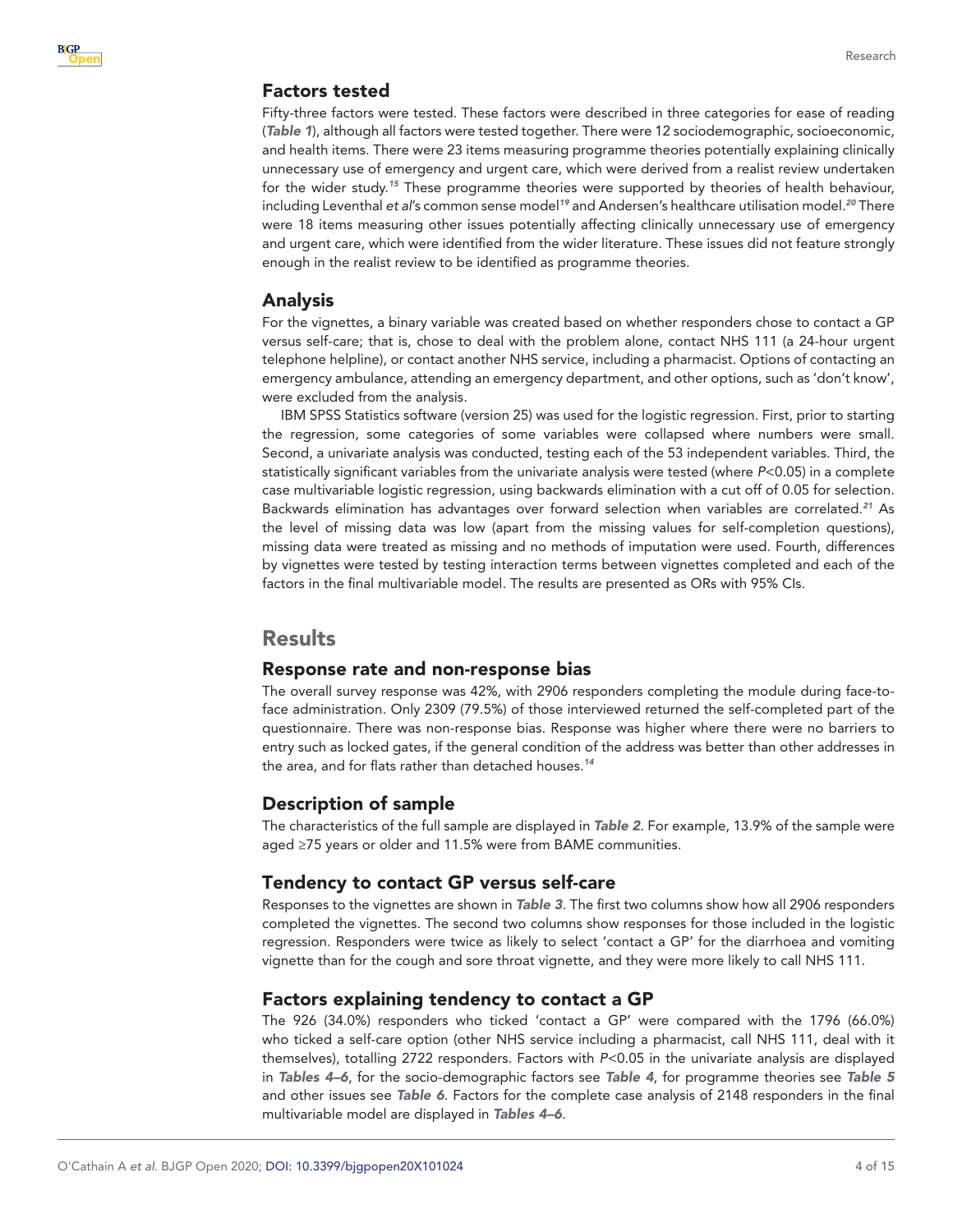<span id="page-4-0"></span>

|  | Table 2 Characteristics of the survey sample, $N = 2906$ . |  |  |  |  |  |
|--|------------------------------------------------------------|--|--|--|--|--|
|--|------------------------------------------------------------|--|--|--|--|--|

| Variable                                           | $n$ (%)     | Data missing, n  |
|----------------------------------------------------|-------------|------------------|
| Age, years                                         |             | 5                |
| $18 - 24$                                          | 169 (5.8)   |                  |
| $25 - 34$                                          | 384 (13.2)  |                  |
| $35 - 44$                                          | 467 (16.1)  |                  |
| $45 - 54$                                          | 469 (16.2)  |                  |
| $55 - 64$                                          | 508 (17.5)  |                  |
| $65 - 74$                                          | 499 (17.2)  |                  |
| ≥75                                                | 405 (14.0)  |                  |
| Sex                                                |             | 0                |
| Male                                               | 1257 (43.3) |                  |
| Female                                             | 1649 (56.7) |                  |
| Ethnic group                                       |             | 0                |
| White origin                                       | 2572 (88.5) |                  |
| Black Asian and minority ethnic (BAME) communities | 334 (11.5)  |                  |
| Social class <sup>a</sup>                          |             | 92               |
| I                                                  | 214 (7.6)   |                  |
| Ш                                                  | 1039 (36.9) |                  |
| III (non-manual)                                   | 569 (20.2)  |                  |
| III (manual)                                       | 416 (14.8)  |                  |
| IV/V                                               | 524 (18.6)  |                  |
| <b>Armed Forces</b>                                | 52 (1.8)    |                  |
| Urban/rural categorisation                         |             | $\mathbf 0$      |
| Urban                                              | 2241 (77.1) |                  |
| Rural                                              | 665 (22.9)  |                  |
| Long-term limiting illness                         |             | $\boldsymbol{0}$ |
| None                                               | 1766 (60.8) |                  |
| Non-limiting                                       | 586 (20.2)  |                  |
| Limiting                                           | 541 (18.6)  |                  |
| Don't know, refusal                                | 13(0.4)     |                  |
| General health <sup>b</sup>                        |             | 597              |
| Excellent                                          | 223 (9.7)   |                  |
| Very good                                          | 725 (31.4)  |                  |
| Good                                               | 799 (34.6)  |                  |
| Fair                                               | 360 (15.6)  |                  |
| Poor                                               | 163(7.1)    |                  |
| Can't choose or not answered                       | 39 (1.7)    |                  |

<sup>a</sup>Based on the Standard Occupational Classification from the UK Office Of National Statistics. **bSelf-completed**.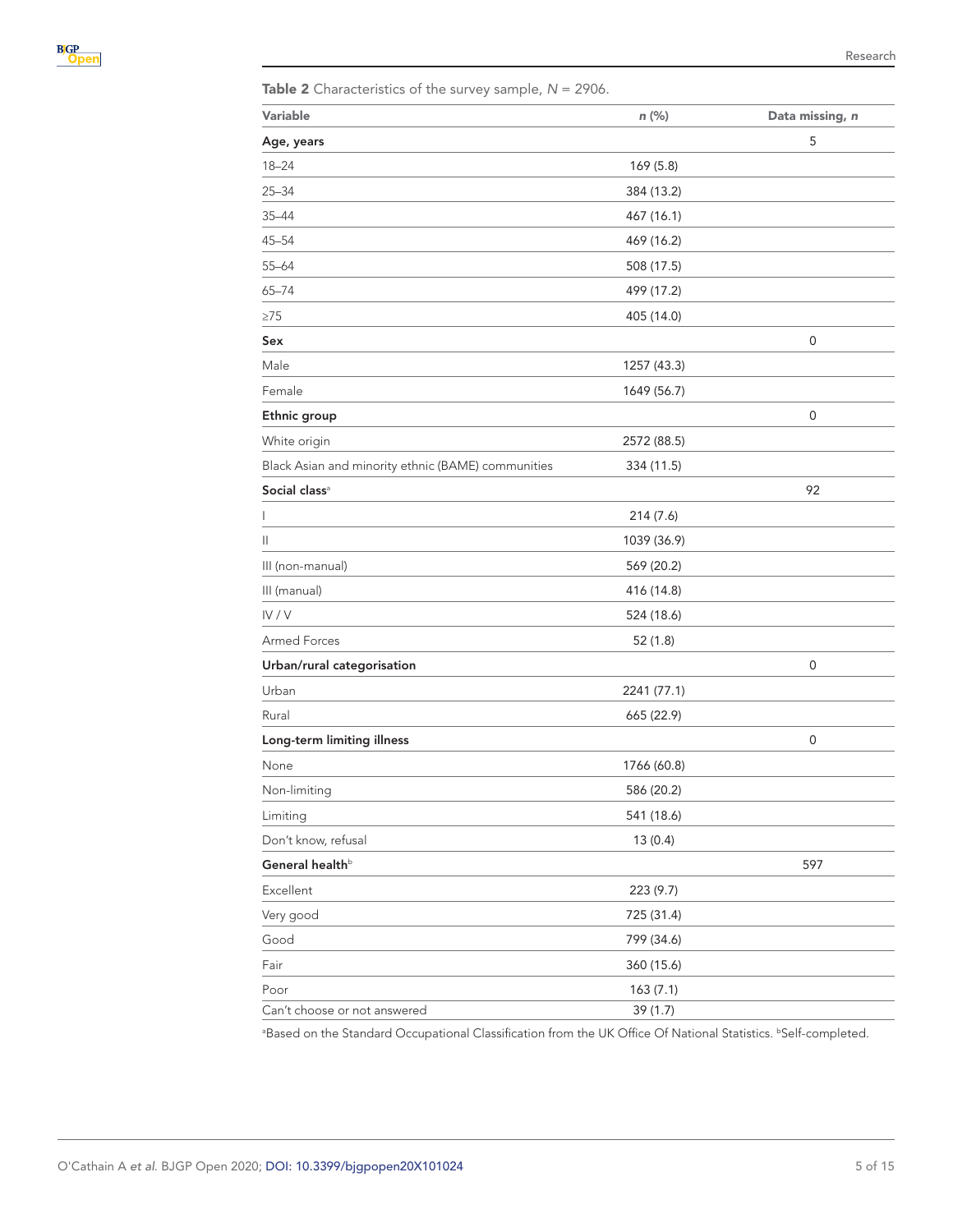<span id="page-5-0"></span>

| Table 3 Percentages of sample selecting options for minor illness vignettes. <sup>a</sup> |  |  |  |  |
|-------------------------------------------------------------------------------------------|--|--|--|--|
|                                                                                           |  |  |  |  |

|                                                                                                          | All responders,<br>$n = 1471$        | All responders,<br>$n = 1435$       | Included in logistic<br>regression,<br>$n = 1395$ | Included in logistic<br>regression,<br>$n = 1327$ | <b>Categorisation of GP</b><br>contact versus self-<br>care |
|----------------------------------------------------------------------------------------------------------|--------------------------------------|-------------------------------------|---------------------------------------------------|---------------------------------------------------|-------------------------------------------------------------|
|                                                                                                          | Cough and sore<br>throat,<br>$n$ (%) | Diarrhoea and<br>vomiting,<br>n (%) |                                                   | Diarrhoea and<br>vomiting,<br>$n$ (%)             |                                                             |
| Call 999 for an ambulance                                                                                | 4(0.3)                               | 22(1.5)                             |                                                   | -                                                 |                                                             |
| Go to the A&E department                                                                                 | 17(1.2)                              | 73(5.1)                             | -                                                 | -                                                 |                                                             |
| Contact a GP (for telephone<br>advice or an appointment,<br>including GP 'out-of-hours'<br>service)      | 320 (21.8)                           | 641 (44.7)                          | 311 (22.3)                                        | 615(46.3)                                         | GP contact                                                  |
| Go to another NHS service.<br>for example, walk-in centre,<br>minor injury unit, pharmacy,<br>or chemist | 262 (17.8)                           | 260 (18.1)                          | 256 (18.4)                                        | 246 (18.5)                                        | Self-care                                                   |
| Call NHS 111                                                                                             | 42 (2.9)                             | 229 (16.0)                          | 37(2.7)                                           | 216 (16.3)                                        | Self-care                                                   |
| Deal with the problem myself                                                                             | 1026 (69.7)                          | 693 (48.3)                          | 1024 (73.4)                                       | 681 (51.3)                                        | Self-care                                                   |
| None of these                                                                                            | 45(3.1)                              | 14(1.0)                             |                                                   |                                                   |                                                             |
| Refusal or don't know or<br>missing                                                                      | 10(0.7)                              | 7(0.5)                              |                                                   |                                                   |                                                             |

<sup>a</sup>Multiple options could be selected; therefore, percentages add to more than 100.

Seven of the 12 sociodemographic factors were statistically signficant (*[Table 4](#page-6-0)*). Surprisingly, deprivation was not associated with a tendency to contact a GP for these minor illnesses in the univariate analysis. In the multivariable analysis, older people and people from BAME communities had a greater tendency to contact a GP.

Thirteen of the 23 programme theory factors were statistically significant in the univariate analysis (see *[Table 5](#page-8-0)*). Surprisingly, participants' views of how difficult it was to get an appointment with a GP, and levels of confidence in their GP, were not associated with tendency to contact a GP for these minor illnesses in the univariate analysis. In the multivariable analysis, participants who selected 'contact a GP' were more likely to worry that symptoms were serious, feel overwhelmed when faced with an unexpected health problem, and have personal circumstances that made it easy to see a GP. In the sample in the logistic regression, 44.0% (*n* = 1197/2722) worried that pain was a sign of something serious, 13.0% (*n* = 285/2190) felt overwhelmed when faced with a health problem, and 17.7% (*n* = 388/2190) had personal circumstances that made it difficult to see a GP.

Fifteen of the 18 other issues were statistically significant in the univariate analysis (see *[Table 6](#page-10-0)*). For other issues in the multivariable analysis, participants who selected 'contact a GP' were more likely to believe that a service doing tests on them was a sign they were right to seek help (an indicator of recursivity), have lower levels of health literacy, have recently used general practice, and believe that people do not overuse general practice. Responses show that 53.1% (*n* = 1163/2190) of the population felt that if tests were done they were right to contact a service, and 27.6% (*n* = 752/2722) did not believe that general practice was overused.

There were only two statistically significant interactions between the factors in the multivariable analysis and the vignette completed: age and recursivity. This indicates that the results generally are not dependent on the vignette completed.

# **Discussion**

#### Summary

A tendency to contact a GP rather than undertake a self-care option was symptom dependent. Responders were twice as likely to select 'contact a GP' for diarrhoea and vomiting than for cough and sore throat. Tendency was also related to personal characteristics, including sociodemographics (older people and people from BAME communities), ability to cope with unexpected illness, and health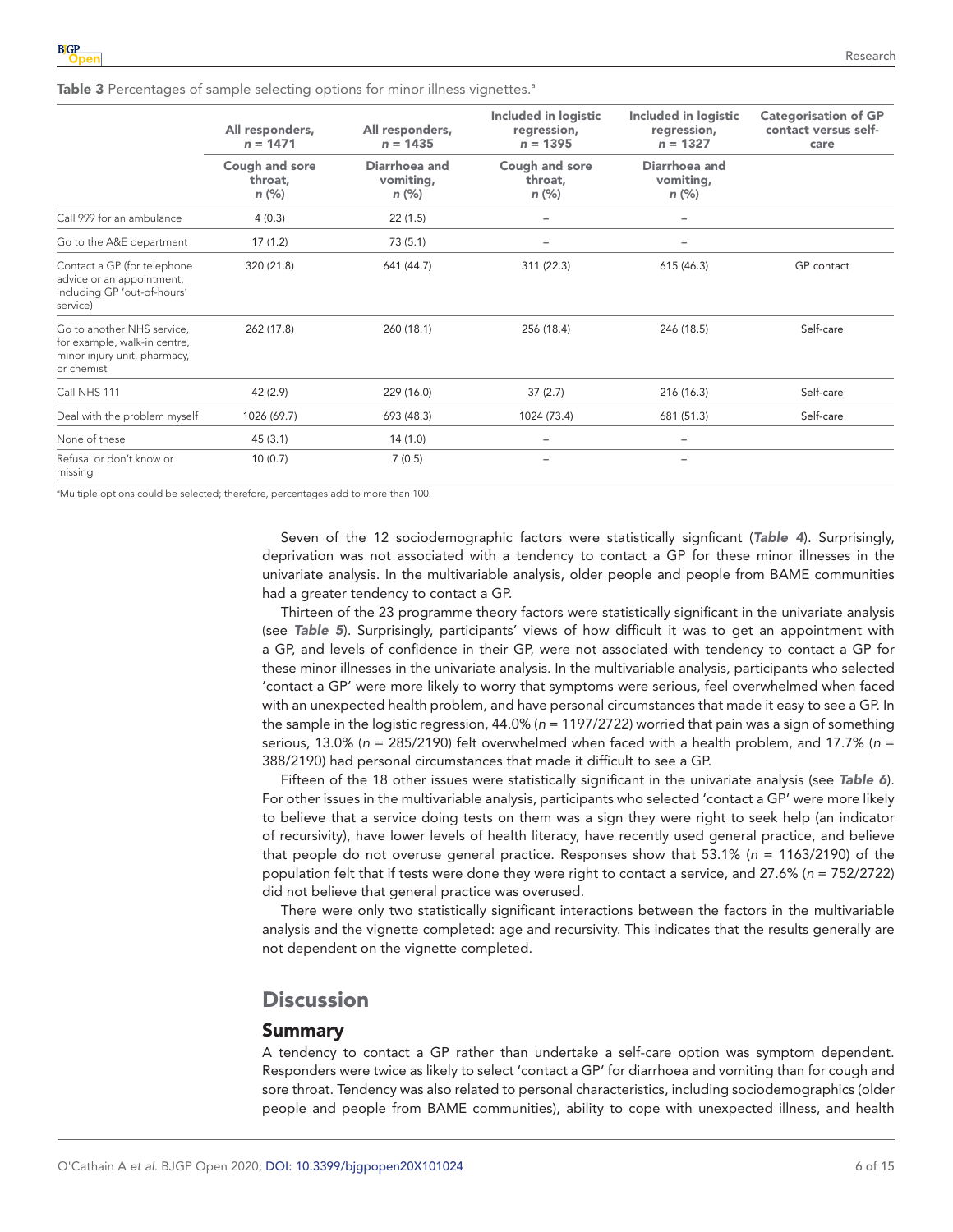

<span id="page-6-0"></span>Table 4 Sociodemographic characteristics of tendency to contact GP rather than self-care for minor illness.

| <b>Variables</b>                            | Univariate ( $N = 2722$ ),<br>OR (95% CI), n | P value | <b>Final multivariable</b><br>model (N = 2148),<br>OR (95% CI), n | P value |
|---------------------------------------------|----------------------------------------------|---------|-------------------------------------------------------------------|---------|
| Age, years                                  |                                              | < 0.001 |                                                                   | < 0.001 |
| $18 - 24$                                   | 1.0 (ref), 158                               |         | 1.0 (ref), 123                                                    |         |
| $25 - 34$                                   | 1.0 (0.7 to 1.5), 348                        |         | 1.0 (0.6 to 1.6), 269                                             |         |
| 35-44                                       | 0.9 (0.6 to 1.4), 437                        |         | 0.8 (0.5 to 1.3), 327                                             |         |
| $45 - 54$                                   | 0.8 (0.6 to 1.2), 446                        |         | 0.9 (0.5 to 1.4), 361                                             |         |
| 55-64                                       | 1.1 (0.7 to 1.6), 484                        |         | 1.3 (0.8 to 2.1), 393                                             |         |
| 65-74                                       | 1.4 (0.96to 2.1), 468                        |         | 1.4 (0.9 to 2.1), 397                                             |         |
| $\geq 75$                                   | 2.0 (1.4 to 3.0), 376                        |         | 2.0 (1.2 to 3.2), 278                                             |         |
| Data missing, n                             | 5                                            |         |                                                                   |         |
| Ethnic group                                |                                              | < 0.001 |                                                                   | < 0.001 |
| White                                       | 1.0 (ref), 2439                              |         | 1.0 (ref), 1967                                                   |         |
| BAME                                        | 1.7 (1.3 to 2.2), 283                        |         | 2.1 (1.5 to 3.0), 181                                             |         |
| Data missing, n                             | 0                                            |         |                                                                   |         |
| Region                                      |                                              | 0.041   |                                                                   |         |
| North England                               | 1.0 (ref), 449                               |         |                                                                   |         |
| Midlands                                    | 1.1 (0.8 to 1.4), 738                        |         |                                                                   |         |
| South England                               | 1.3 (0.99 to 1.6), 897                       |         |                                                                   |         |
| London                                      | 1.5 (1.1 to 2.0), 262                        |         |                                                                   |         |
| Wales                                       | 1.4 (0.9 to 2.1), 127                        |         |                                                                   |         |
| Scotland                                    | 1.4 (1.0 to 2.0), 249                        |         |                                                                   |         |
| Data missing, n                             | 0                                            |         |                                                                   |         |
| Car ownership                               |                                              | 0.004   |                                                                   |         |
| $\geq$ 1                                    | 1.0 (ref), 1388                              |         |                                                                   |         |
| None                                        | 1.5 (1.2 to 1.9), 395                        |         |                                                                   |         |
| Not asked <sup>a</sup>                      | 1.1 (0.9 to 1.3), 939                        |         |                                                                   |         |
| Data missing, n                             | 0                                            |         |                                                                   |         |
| Personal access to<br>internet <sup>a</sup> |                                              | < 0.001 |                                                                   |         |
| Yes                                         | 1.0 (ref), 2393                              |         |                                                                   |         |
| No                                          | 1.8 (1.5 to 2.3), 329                        |         |                                                                   |         |
| Data missing, n                             | 0                                            |         |                                                                   |         |
| General health                              |                                              | < 0.001 |                                                                   |         |
| Excellent                                   | 1.0 (ref), 207                               |         |                                                                   |         |
| Very good                                   | 1.0 (0.7 to 1.3), 695                        |         |                                                                   |         |
| Good                                        | 1.2 (0.9 to 1.7), 763                        |         |                                                                   |         |
| Fair                                        | 1.4 (0.96 to 2.0), 339                       |         |                                                                   |         |
| Poor                                        | 1.8 (1.2 to 2.8), 151                        |         |                                                                   |         |
| Can't choose                                | 2.2 (1.0 to 4.5), 35                         |         |                                                                   |         |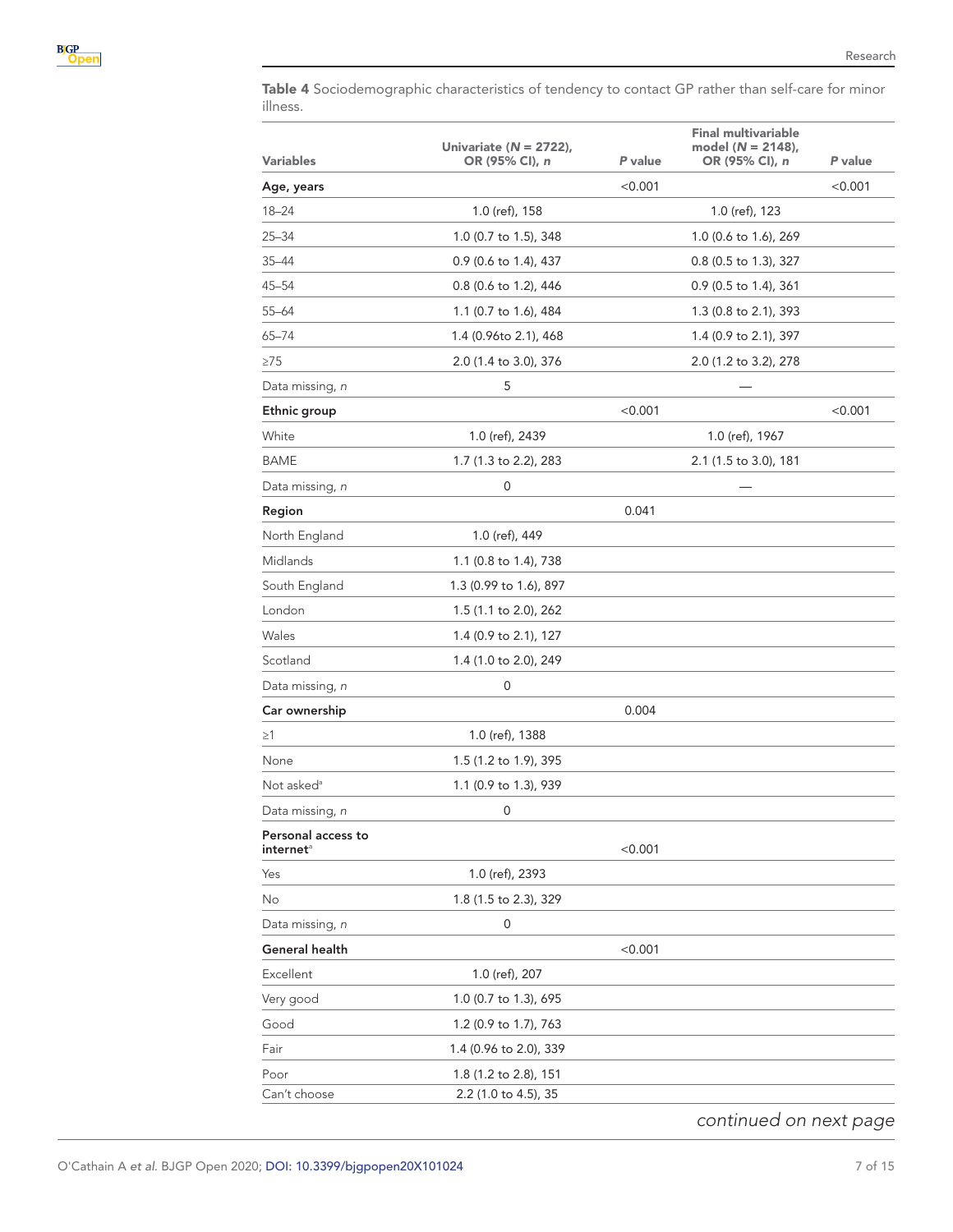| Table 4 Continued          |                                              |         |                                                                      |         |
|----------------------------|----------------------------------------------|---------|----------------------------------------------------------------------|---------|
| <b>Variables</b>           | Univariate ( $N = 2722$ ),<br>OR (95% CI), n | P value | <b>Final multivariable</b><br>model $(N = 2148)$ ,<br>OR (95% CI), n | P value |
| Data missing, n            | 532                                          |         |                                                                      |         |
| Long-term limiting illness |                                              | 0.004   |                                                                      |         |
| None                       | 1.0 (ref), 1656                              |         |                                                                      |         |
| Non-limiting               | 1.0 (0.8 to 1.3), 556                        |         |                                                                      |         |
| Limiting                   | 1.4 (1.1 to 1.7), 503                        |         |                                                                      |         |
| Do not know                | 5.2 (1.0 to 27.0), 7                         |         |                                                                      |         |
| Data missing, n            | $\Omega$                                     |         |                                                                      |         |

a One of the four samples used by NatCen did not ask about car ownership. BAME = black, Asian, and minority ethnic. OR = odds ratio.

literacy levels, and finally with beliefs concerning the actions services took for previous problems (recursivity) and about overuse of general practice.

# Strengths and limitations

A wide range of factors were tested, which were based on factors identified in the literature as affecting use of emergency and urgent care for minor ailments and in qualitative interviews with users of ambulance, emergency departments, and same-day general practice. There were three limitations: first, there was non-response bias and the sample did not include people living in residential or nursing homes; therefore, some demographics of older people were not represented. NatCen produced weights to ensure the sample was representative of the British population, but these weights could not be used in the type of analysis that was undertaken. Second, the vignette approach identifies tendency rather than actual use of services and it is possible that people may act differently in practice. Third, the options for vignettes did not include contact with a nurse or other clinician at general practice.

#### Comparison with existing literature

The majority of responders in the study selected self-care options for the cough and sore throat vignette. This is supported by evidence that people prefer to look after minor ailments themselves;*[10,11](#page-13-8)* however, this was not the case for the diarrhoea and vomiting vignette, indicating that behaviour is symptom dependent.

The prevalence of some of the factors tested was similar to those found in previous research. The majority of the responders felt that too many people use general practice when they do not need to (72.4%), compared with 66% in a 2003 survey of a general practice population who felt that people use emergency departments or a GP inappropriately.*[22](#page-14-4)* Some of the factors that were identified as explaining tendency to use a GP for minor illness were similar to a vignette study in a single UK general practice, where concern that a symptom was a sign of something serious explained help-seeking.*[22](#page-14-4)*

It was found that lower health literacy explained tendency to contact a GP for minor illness and this is supported by a study of factors determining parental reassurance for a child with fever in rural general practice.*[23](#page-14-5)* Parents who lacked knowledge about complications of fever had higher levels of concern before consulting a doctor and were less likely to be reassured after consultation with a doctor, leading to a recommendation that further education of parents is required.*[23](#page-14-5)*

The present study's findings were supported by theories of help-seeking behaviour and primary research on help-seeking in general practice. People who worry that pain is a sign of something serious are displaying anxiety. Anxiety plays a central role in decision making when managing illness,*[19,24](#page-14-1)* where patients determine the amount of threat posed by a symptom by thinking about what it might be, how long it should last, what might be causing it, and the potential consequences. Similarly, feeling overwhelmed is a sign of lack of coping and this has been identified as a predisposing factor to healthcare utilisation.*[20](#page-14-2)* There may be some support for the finding about people from BAME communities in the concept of 'temporalising', where people decide to wait for a specified amount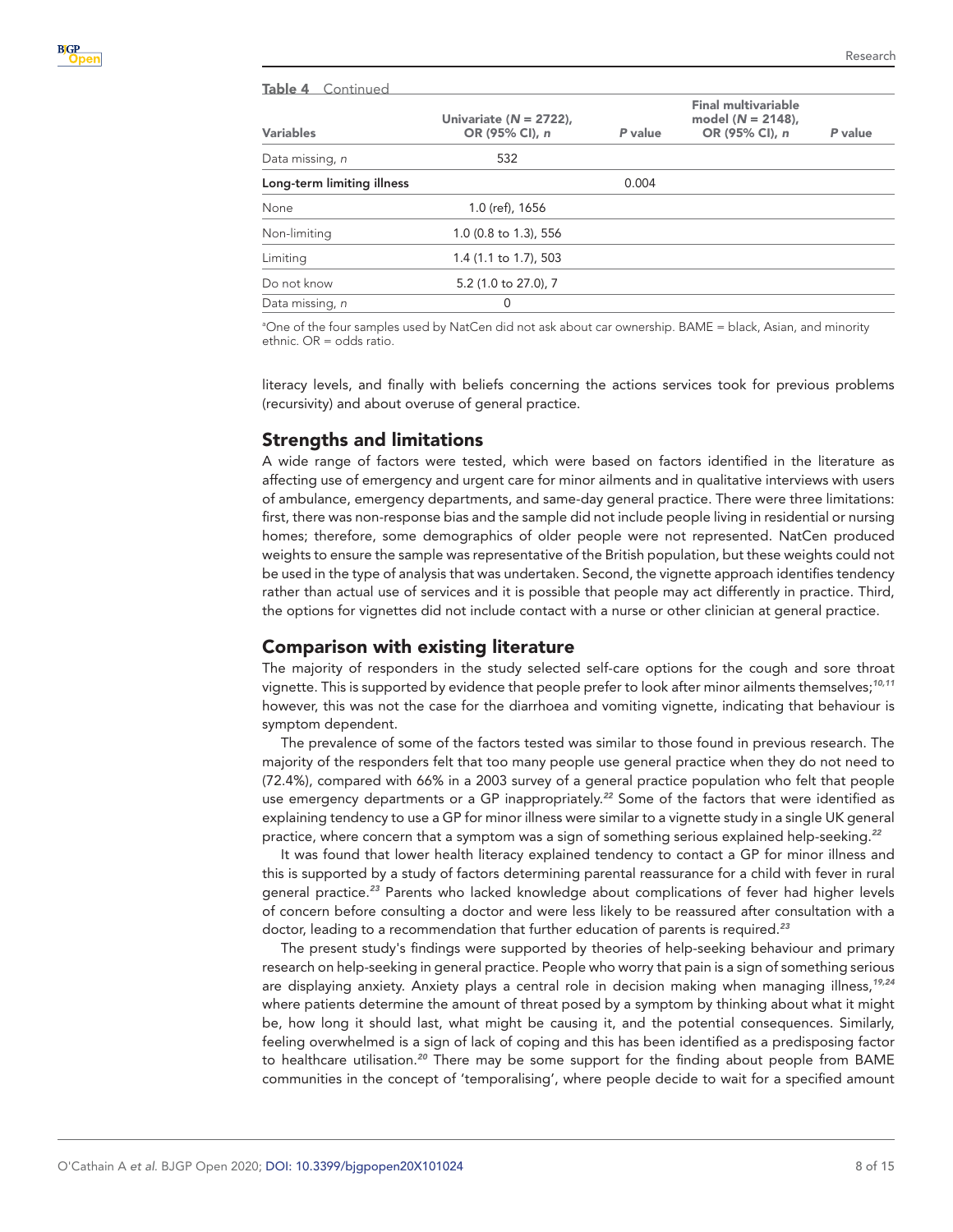<span id="page-8-0"></span>Table 5 Factors measuring programme theories: association with tendency to contact GP rather than self-care for minor illness.

|                                                            |                            |         | <b>Final multivariable</b>       |         |
|------------------------------------------------------------|----------------------------|---------|----------------------------------|---------|
|                                                            | Univariate ( $N = 2722$ ), |         | model<br>$(N = 2148)$ , OR (95%) |         |
| Variables                                                  | OR (95% CI), n             | P value | $Cl$ ), n                        | P value |
| Worry pain is a sign of something<br>serious               |                            | < 0.001 |                                  | < 0.001 |
| Not likely at all                                          | 1.0 (ref), 337             |         | 1.0 (ref), 261                   |         |
| Not very likely                                            | 1.3 (0.99 to 1.8), 1087    |         | 1.3 (0.9 to 1.8), 873            |         |
| Fairly likely                                              | 1.9 (1.5 to 2.6), 813      |         | 1.8 (1.2 to 2.5), 643            |         |
| Very likely                                                | 2.9 (2.1 to 4.0), 384      |         | 2.1 (1.4 to 3.1), 299            |         |
| It depends                                                 | 1.4 (0.9 to 2.3), 101      |         | 1.3 (0.7 to 2.4), 72             |         |
| Data missing, <i>n</i>                                     | 0                          |         |                                  |         |
| Confident in deciding when to see a<br>doctor or self-care |                            | 0.024   |                                  |         |
| Very confident                                             | 1.0 (ref), 947             |         |                                  |         |
| Fairly                                                     | 1.2 (0.99 to 1.4), 1070    |         |                                  |         |
| Not very confident                                         | 1.1 (0.7 to 1.9), 79       |         |                                  |         |
| Never had problem                                          | 1.9 (1.2 to 2.9), 94       |         |                                  |         |
| Data missing, <i>n</i>                                     | 532                        |         |                                  |         |
| Affecting sleep                                            |                            | < 0.001 |                                  |         |
| Will not contact GP                                        | 1.0 (ref), 1905            |         |                                  |         |
| See doctor only if sleep loss                              | 1.7 (1.4 to 2.1) 586       |         |                                  |         |
| See doctor if any loss of function                         | 2.4 (1.8 to 3.2) 231       |         |                                  |         |
| Data missing, <i>n</i>                                     | 0                          |         |                                  |         |
| Affecting workª                                            |                            | < 0.001 |                                  |         |
| Will not contact GP                                        | 1.0 (ref), 873             |         |                                  |         |
| See doctor only if work loss                               | 1.2 (0.98 to 1.4), 1618    |         |                                  |         |
| See doctor if any loss of function                         | 2.3 (1.7 to 3.1), 231      |         |                                  |         |
| Data missing, <i>n</i>                                     | 0                          |         |                                  |         |
| Likely to take medication to stop pain                     |                            | < 0.001 |                                  |         |
| Very likely                                                | 1.0 (ref), 1018            |         |                                  |         |
| Fairly                                                     | 1.0 (0.8 to 1.2), 1188     |         |                                  |         |
| Not very                                                   | 0.7 (0.5 to 0.9), 352      |         |                                  |         |
| Not at all                                                 | 0.6 (0.4 to 0.9), 125      |         |                                  |         |
| Depends                                                    | 1.5 (0.8 to 2.9), 39       |         |                                  |         |
| Data missing, <i>n</i>                                     | 0                          |         |                                  |         |
| Feel overwhelmed when have health<br>problem               |                            | < 0.001 |                                  | 0.020   |
| Strongly disagree                                          | 1.0 (ref), 465             |         | 1.0 (ref), 462                   |         |
| Disagree                                                   | 1.6 (1.2 to 2.1), 829      |         | 1.3 (0.99 to 1.7), 821           |         |
| Neither                                                    | 2.3 (1.8 to 3.1), 515      |         | 1.7 (1.2 to 2.3), 489            |         |
| Strongly agree or agree                                    | 2.2 (1.6 to 3.0), 285      |         | 1.4 (0.99 to 2.1), 283           |         |
| Never had problem                                          | 2.0 (1.2 to 3.2), 96       |         | 1.7 (1.0 to 2.8), 93             |         |
| Data missing, <i>n</i>                                     | 532                        |         |                                  |         |
| Can take time off work for GP                              |                            | < 0.001 |                                  |         |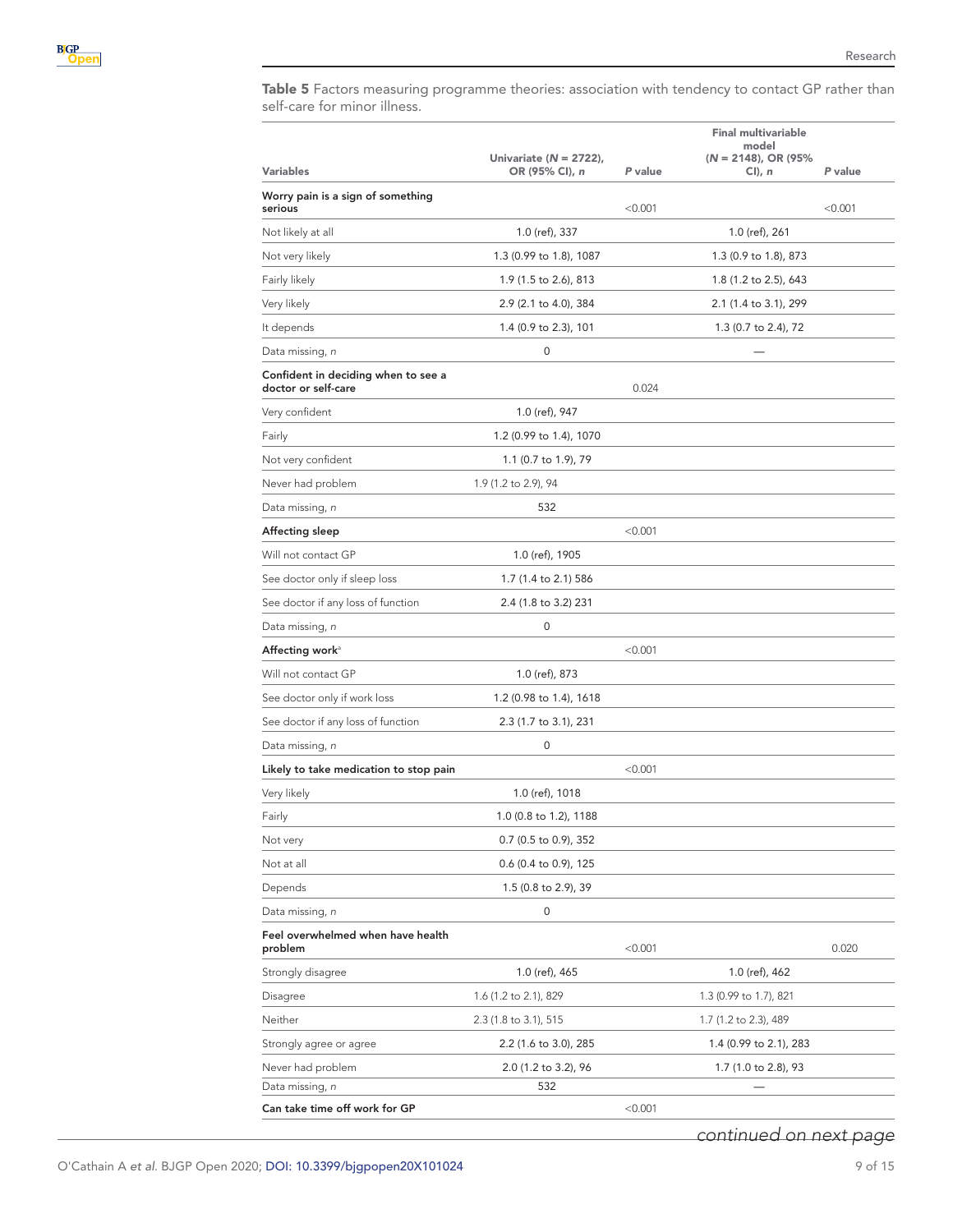| Table 5 Continued                                            |                                              |         |                                      |         |
|--------------------------------------------------------------|----------------------------------------------|---------|--------------------------------------|---------|
|                                                              |                                              |         | <b>Final multivariable</b><br>model  |         |
| <b>Variables</b>                                             | Univariate ( $N = 2722$ ),<br>OR (95% CI), n | P value | $(N = 2148)$ , OR (95%)<br>$Cl$ ), n | P value |
| Yes                                                          | 1.0 (ref), 1024                              |         |                                      |         |
| Yes but not easy                                             | 0.8 (0.6 to 1.1), 255                        |         |                                      |         |
| No                                                           | 0.7 (0.5 to 1.2), 115                        |         |                                      |         |
| Not applicable or missing                                    | 1.6 (1.4 to 1.9), 1328                       |         |                                      |         |
| Travel to emergency department                               |                                              | < 0.001 |                                      |         |
| Very difficult                                               | 1.0 (ref), 572                               |         |                                      |         |
| Neither                                                      | 1.1 (0.8 to 1.5), 243                        |         |                                      |         |
| Fairly easy                                                  | 0.8 (0.6 to 0.98), 1099                      |         |                                      |         |
| Very easy                                                    | 0.6 (0.5 to 0.7), 808                        |         |                                      |         |
| Data missing, n                                              | 0                                            |         |                                      |         |
| Prefer no appointments                                       |                                              | 0.010   |                                      |         |
| Disagree or strongly disagree                                | 1.0 (ref), 650                               |         |                                      |         |
| Neither                                                      | 1.2 (0.9 to 1.5), 765                        |         |                                      |         |
| Strongly agree or agree                                      | 1.4 (1.1 to 1.8), 775                        |         |                                      |         |
| Data missing, <i>n</i>                                       | 532                                          |         |                                      |         |
| Willing to wait in waiting room to be<br>seen                |                                              | < 0.001 |                                      |         |
| Disagree or strongly disagree                                | 1.0 (ref), 341                               |         |                                      |         |
| Neither                                                      | 1.7 (1.1 to 2.5), 164                        |         |                                      |         |
| Strongly agree or agree                                      | 1.7 (1.3 to 2.2), 2217                       |         |                                      |         |
| Data missing, <i>n</i>                                       | 0                                            |         |                                      |         |
| Check with family and friends for what<br>to do              |                                              | < 0.001 |                                      |         |
| Not very likely                                              | 1.0 (ref), 507                               |         |                                      |         |
| Not likely                                                   | 1.2 (0.96 to 1.6), 695                       |         |                                      |         |
| Fairly likely                                                | 1.4 (1.1 to 1.8), 1005                       |         |                                      |         |
| Very likely                                                  | 1.8 (1.4 to 2.3), 515                        |         |                                      |         |
| Data missing, <i>n</i>                                       | 0                                            |         |                                      |         |
| Prefer ED for quick tests                                    |                                              | 0.004   |                                      |         |
| Disagree or strongly disagree                                | 1.0 (ref), 1109                              |         |                                      |         |
| Neither                                                      | 1.2 (0.99 to 1.5), 760                       |         |                                      |         |
| Agree or strongly agree                                      | 1.5 (1.2 to 2.0), 321                        |         |                                      |         |
| Data missing, <i>n</i>                                       | 532                                          |         |                                      |         |
| Work or looking after family makes it<br>difficult to see GP |                                              | 0.004   |                                      | 0.041   |
| Disagree or strongly disagree                                | 1.0 (ref), 1134                              |         | 1.0 (ref), 1129                      |         |
| Neither                                                      | 1.0 (0.8 to 1.2), 432                        |         | 0.8 (0.6 to 1.1), 403                |         |
| Strongly agree or agree                                      | 0.6 (0.5 to 0.8), 388                        |         | 0.7 (0.5 to 0.9), 386                |         |
| Not applicable                                               | 1.1 (0.8 to 1.4), 236                        |         | 0.8 (0.6 to 1.1), 230                |         |
| Data missing, n                                              | 532                                          |         |                                      |         |

 $ED =$  emergency department.  $OR =$  odds ratios.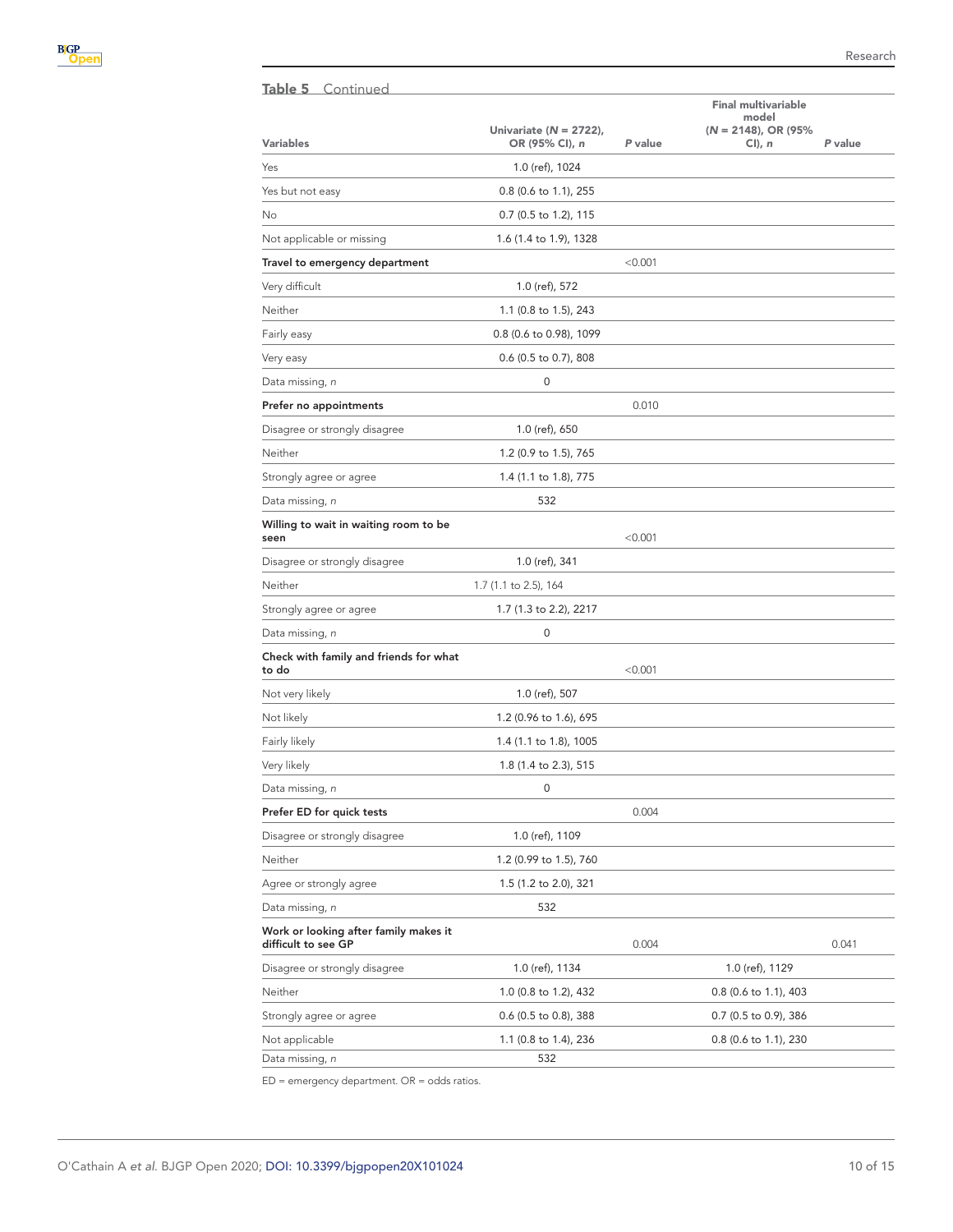<span id="page-10-0"></span>Table 6 Factors measuring other issues from literature: association with tendency to contact GP rather than self-care for minor illness.

| <b>Variables</b>                                         | Univariate ( $N = 2722$ ),<br>OR (95% CI), n | Final multivariable model $(N =$<br>2148),<br>OR (95% CI), n |
|----------------------------------------------------------|----------------------------------------------|--------------------------------------------------------------|
| <b>Awareness of services</b>                             |                                              |                                                              |
| Know range of NHS services to use                        | 0.007                                        |                                                              |
| Very confident                                           | 1.0 (ref), 1366                              |                                                              |
| Fairly confident                                         | 1.2 (1.0 to 1.4), 1113                       |                                                              |
| Not confident or not at all                              | 1.5 (1.1 to 2.0), 243                        |                                                              |
| Data missing, n                                          | 0                                            |                                                              |
| Can find out when NHS services are open                  | 0.001                                        |                                                              |
| Very confident                                           | 1.0 (ref), 1412                              |                                                              |
| Fairly confident                                         | 1.3 (1.1 to 1.5), 1089                       |                                                              |
| Not confident or not at all                              | 1.6 (1.2 to 2.1), 221                        |                                                              |
| Data missing, <i>n</i>                                   | 0                                            |                                                              |
| Can find out what tests are available at NHS<br>services | 0.031                                        |                                                              |
| Very confident                                           | 1.0 (ref), 913                               |                                                              |
| Fairly confident                                         | 1.2 (1.0 to 1.5), 1224                       |                                                              |
| Not confident or not at all                              | 1.3 (1.1 to 1.6), 585                        |                                                              |
| Data missing, <i>n</i>                                   | $\mathbf 0$                                  |                                                              |
| Know how to contact GP out of hours                      | 0.007                                        |                                                              |
| Very confident                                           | 1.0 (ref), 1262                              |                                                              |
| Fairly confident                                         | 1.3 (1.1 to 1.6), 1001                       |                                                              |
| Not very confident                                       | 1.4 (1.1 to 1.8), 358                        |                                                              |
| Not at all                                               | 1.2 (0.8 to 1.8), 101                        |                                                              |
| Data missing, <i>n</i>                                   | 0                                            |                                                              |
| Will look up on internet to see what to do               | 0.002                                        |                                                              |
| Very likely                                              | 1.0 (ref), 406                               |                                                              |
| Fairly likely                                            | 0.9 (0.7 to 1.2), 708                        |                                                              |
| Not very likely                                          | 1.1 (0.9 to 1.5), 639                        |                                                              |
| Not at all                                               | 1.3 (1.0 to 1.6), 952                        |                                                              |
| Do not know or never had problem                         | 3.1 (1.1 to 8.2), 17                         |                                                              |
| Data missing, n                                          | 0                                            |                                                              |
| Will look up on internet to decide what<br>problem is    | 0.006                                        |                                                              |
| Very likely                                              | 1.0 (ref), 629                               |                                                              |
| Fairly likely                                            | 1.0 (0.8 to 1.3), 756                        |                                                              |
| Not very likely                                          | 1.2 (0.9 to 1.5), 434                        |                                                              |
| Not at all                                               | 1.3 (1.0 to 1.6), 887                        |                                                              |
| Do not know or never had problem                         | 3.4 (1.3 to 10.3), 16                        |                                                              |
| Data missing, n                                          | 0                                            |                                                              |
| Recursivity                                              |                                              |                                                              |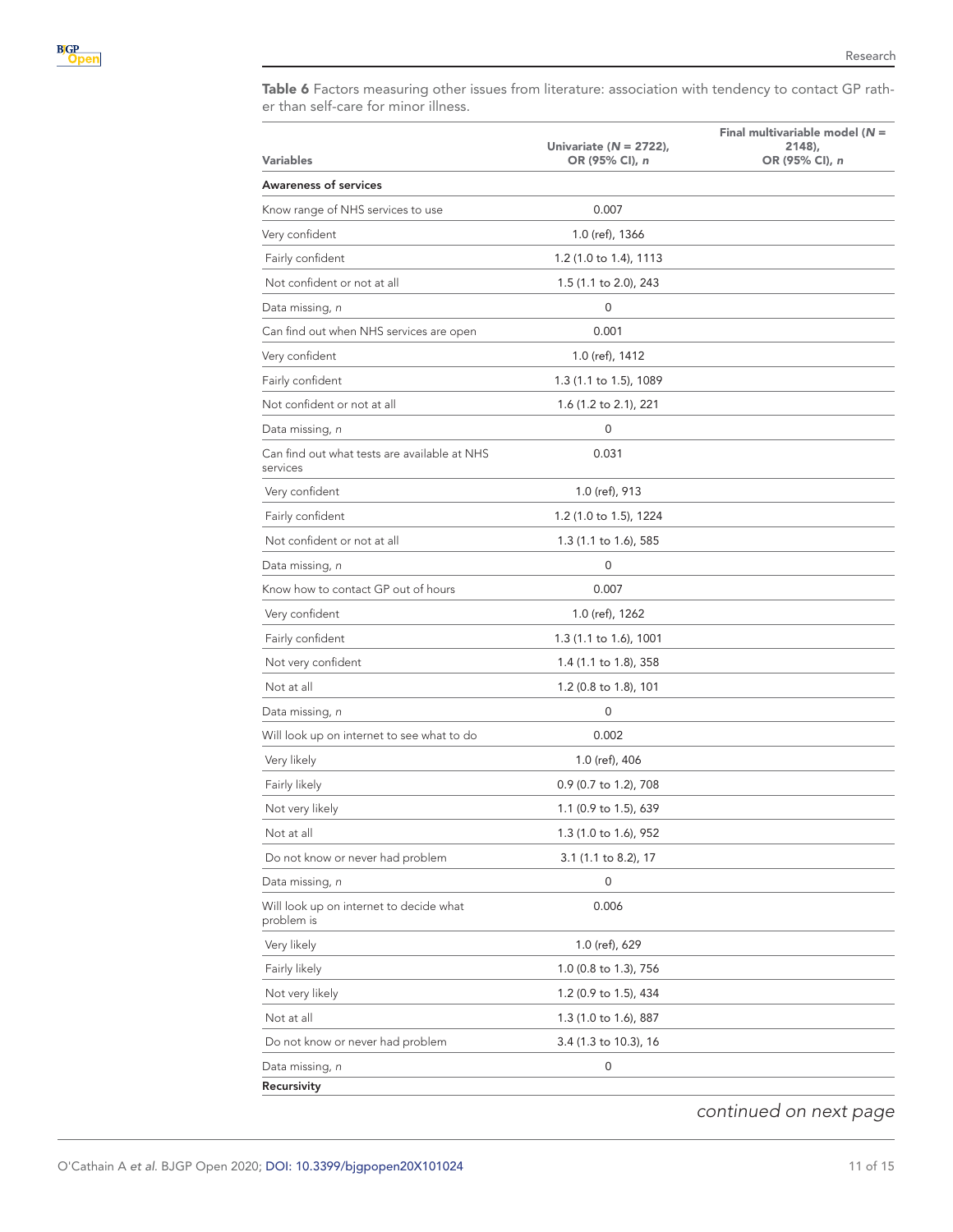| Table 6 Continued                                                                                         |                                              |                                                               |
|-----------------------------------------------------------------------------------------------------------|----------------------------------------------|---------------------------------------------------------------|
| <b>Variables</b>                                                                                          | Univariate ( $N = 2722$ ),<br>OR (95% CI), n | Final multivariable model ( $N =$<br>2148),<br>OR (95% CI), n |
| If tests are done I was right to contact a<br>service                                                     | < 0.001                                      | 0.003                                                         |
| Disagree or strongly disagree                                                                             | 1.0 (ref), 261                               | 1.0 (ref), 259                                                |
| Neither                                                                                                   | 1.9 (1.3 to 2.6), 766                        | 1.5 (1.1 to 2.2), 734                                         |
| Agree or strongly agree                                                                                   | 2.5 (1.8 to 3.5), 1163                       | 1.8 (1.3 to 2.5), 1155                                        |
| Data missing, n                                                                                           | 532                                          |                                                               |
| Health literacy                                                                                           |                                              |                                                               |
| Lower health literacy compared with high<br>health literacy: understand information                       | < 0.001<br>1.4 (1.2 to 1.6), 2153            | 0.013<br>1.2 (1.0 to 1.4), 2148                               |
| Data missing, n                                                                                           | 569                                          |                                                               |
| Lower health literacy compared with high<br>health literacy: ability to communicate with<br>professionals | 0.02<br>1.2 (1.0 to 1.3), 2153               |                                                               |
| Data missing, n                                                                                           | 569                                          |                                                               |
| Recent use of health care                                                                                 |                                              |                                                               |
| Ambulance frequency of use                                                                                | 0.024                                        |                                                               |
| 0-3 times in past 12 months                                                                               | 1.0 (ref), 2664                              |                                                               |
| >3 times in past 12 months                                                                                | 1.8 (1.1 to 3.1), 58                         |                                                               |
| Data missing, <i>n</i>                                                                                    | 0                                            |                                                               |
| ED use                                                                                                    | 0.002                                        |                                                               |
| Never                                                                                                     | 1.0 (ref), 366                               |                                                               |
| >12 months                                                                                                | 0.6 (0.5 to 0.8), 1409                       |                                                               |
| 6-12 months                                                                                               | 0.6 (0.4 to 0.8), 345                        |                                                               |
| 3-<6 months                                                                                               | 0.7 (0.5 to 0.99), 212                       |                                                               |
| <3 months                                                                                                 | 0.8 (0.6 to 0.99), 390                       |                                                               |
| Data missing, n                                                                                           | 0                                            |                                                               |
| ED frequency of use                                                                                       | 0.039                                        |                                                               |
| 0-3 times in past 12 months                                                                               | 1.0 (ref), 2569                              |                                                               |
| >3 times in past 12 months                                                                                | 1.4 (1.0 to 2.0), 153                        |                                                               |
| Data missing, n                                                                                           | 0                                            |                                                               |
| General practice use                                                                                      | < 0.001                                      | 0.012                                                         |
| >12 months                                                                                                | 1.0 (ref), 424                               | 1.0 (ref), 310                                                |
| Never                                                                                                     | 1.5 (0.8 to 2.8), 44                         | 1.5 (0.7 to 3.5), 28                                          |
| 6-12 months                                                                                               | 1.5 (1.1 to 2.0), 448                        | 1.5 (1.1 to 2.2), 369                                         |
| 3–<6 months                                                                                               | 1.2 (0.9 to 1.6), 491                        | 1.0 (0.7 to 1.4), 386                                         |
| <3 months                                                                                                 | 1.7 (1.3 to 2.2), 1315                       | 1.3 (0.99 to 1.8), 1055                                       |
| Data missing, n                                                                                           | 0                                            |                                                               |
| Attitudes towards overuse of health<br>services                                                           |                                              |                                                               |
| Too many people use GP when not needed                                                                    | < 0.001                                      | 0.042                                                         |
| Agree or strongly disagree                                                                                | 1.0 (ref), 1970                              | 1.0 (ref), 1562                                               |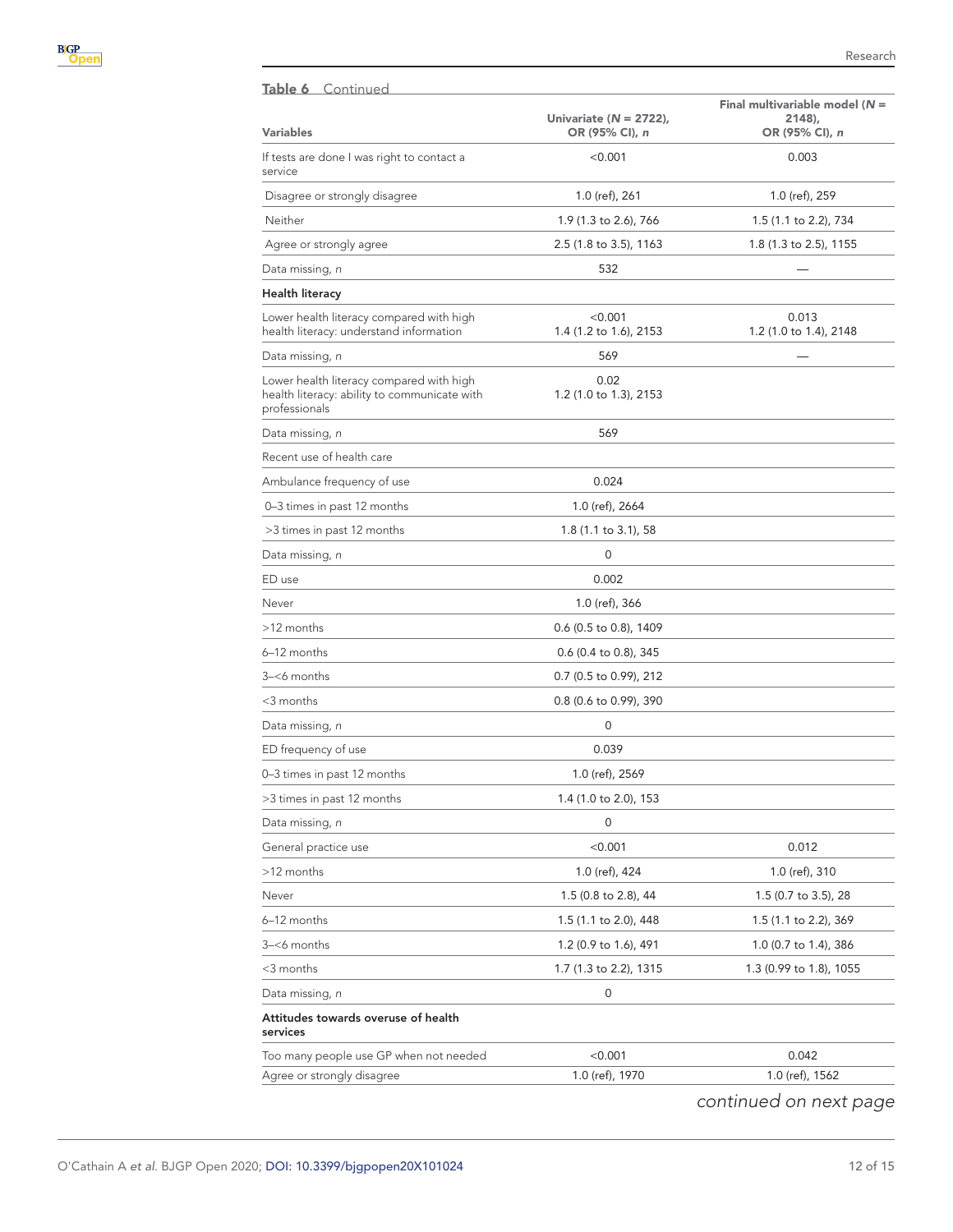| Table 6 Continued                           |                                              |                                                              |
|---------------------------------------------|----------------------------------------------|--------------------------------------------------------------|
| <b>Variables</b>                            | Univariate ( $N = 2722$ ),<br>OR (95% CI), n | Final multivariable model ( $N =$<br>2148.<br>OR (95% CI), n |
| Neither                                     | 1.4 (1.2 to 1.7), 523                        | 1.3 (1.1 to 1.7), 412                                        |
| Disagree or strongly disagree               | 1.4 (1.1 to 1.9), 229                        | 1.2 (0.8 to 1.7), 174                                        |
| Data missing, n                             | 0                                            |                                                              |
| People are reluctant to use EDs when needed | 0.021                                        |                                                              |
| Agree or strongly agree                     | 1.0 (ref), 1263                              |                                                              |
| Neither                                     | 0.9 (0.7 to 1.1), 672                        |                                                              |
| Disagree or strongly disagree               | 0.8 (0.6 to 0.9), 787                        |                                                              |
| Data missing, n                             | 0                                            |                                                              |

 $ED =$  emergency department.  $OR =$  odds ratio.

of time before seeking help. In research published over 50 years ago, this was particularly associated with Anglo-Saxon Protestant patients but did not significantly influence other ethnic groups.*[25](#page-14-6)*

# Implications for research and practice

There are four possible policy and practice implications of these results. First, people were more likely to consider contacting a GP with some symptoms than others. This has implications for educating the population about specific common minor illnesses and how best to deal with them. For example, educating the population about the expected length of time diarrhoea and vomiting can last without it being a cause for concern may help to reduce tendency to contact a GP. This fits with a recent qualitative study of GPs in the UK that identified patient education about self-management of minor illness as important to cope with increasing workload in general practice.*[26](#page-14-7)* One way of addressing patient education is GPs discussing expectations around help-seeking for minor illness with patients during consultations for minor illness, and the alternative actions they can take when next faced with similar symptoms. However, GPs in the UK are already concerned about their workload and so have expressed a preference for the government rather than GPs to be responsible for this education.*[26](#page-14-7)* This means that education might best occur using national campaigns of leaflets or online resources. Attempts have been made to educate people registered with a GP about minor illness using leaflets.*[27](#page-14-8)* Although this intervention met with some success, the authors concluded that the costs might outweigh the small gains in reduced consultation rates.*[27](#page-14-8)* That study was published in 2001 and the results are worth reinterpretation in today's context of increased GP workload and the value of reducing it. It may be worth attempting population-level education about specific symptoms and evaluating the impact of these initiatives. Evaluation could also include assessment of missed serious illnesses given concerns that focusing on reducing GP contacts for minor illnesses might stop some people contacting GPs with serious symptoms.

A second implication of the work is that better attention could be paid to health literacy levels within the population. People with lower health literacy levels had a greater tendency to contact a GP for minor illness. Any leaflets or digital sources of information to educate the population about specific symptoms may not be understood by people with low health literacy. Either information will need to be written for people with low levels of health literacy or interventions will be needed to increase levels of health literacy in the population.

A third implication relates to the finding that some people in the survey felt overwhelmed when faced with an unexpected health problem. Inability to cope with minor illness may be caused by a range of issues such as poverty, stressful work, social isolation, or dealing with chronic illnesses for one's self or family members. Public health interventions may be needed to address these wider social issues.

A final implication relates to the population sub-groups that had higher tendencies to contact a GP for minor illnesses than others. Interventions could be aimed specifically at older adults and people from BAME communities, although further research or review of existing research is probably needed to better understand why these sub-groups contact GPs.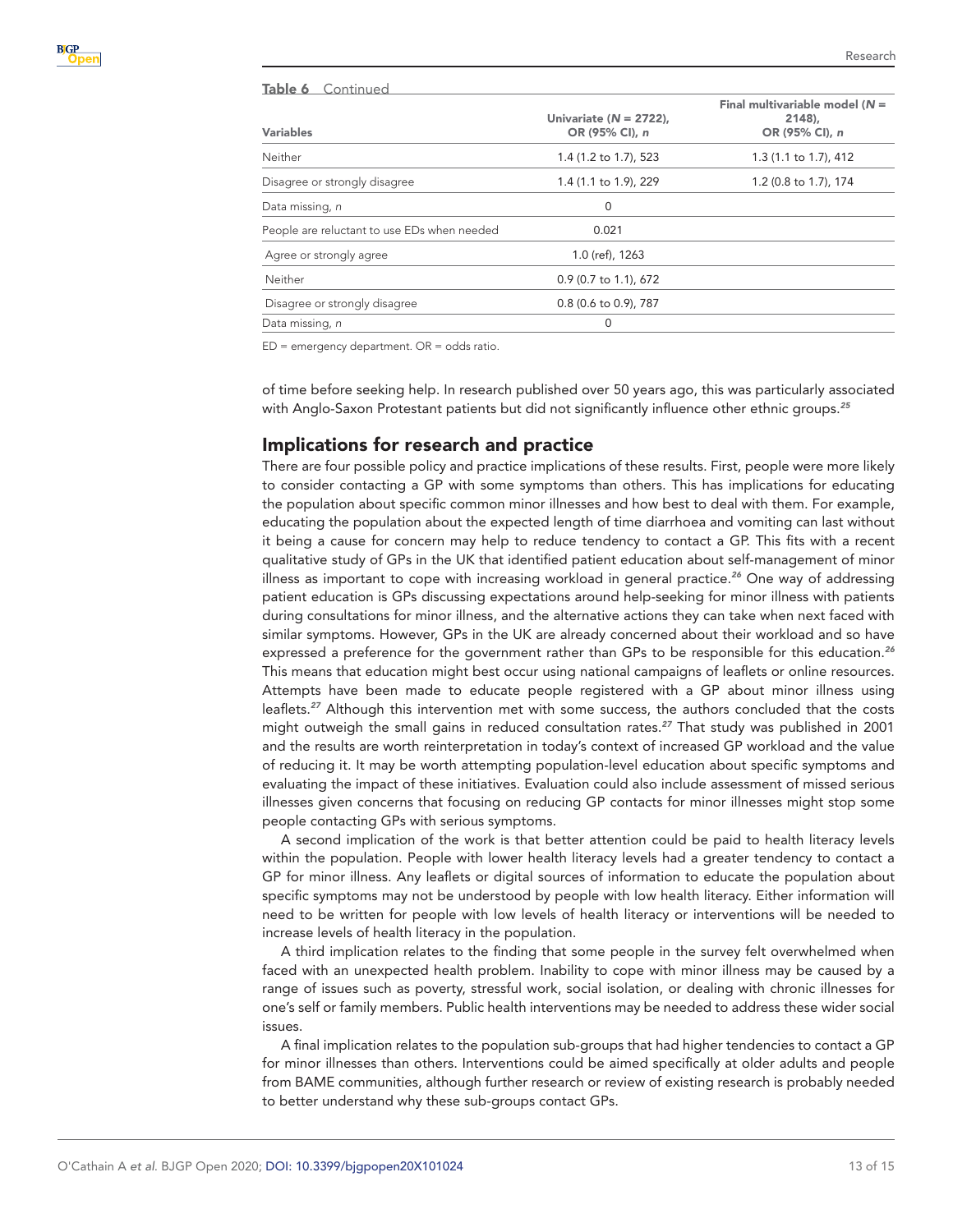In conclusion, a range of issues explain tendency to contact GPs for minor illness amenable to selfcare. These include personal characteristics, type of symptom, and health literacy levels. Populationlevel interventions are likely to be needed to address these issues.

#### Funding

This project was funded by the National Institute for Health Research (NIHR) Health Services and Delivery Research (ref: 15/136/12). The views expressed are those of the authors and not necessarily those of the NHS, the NIHR, or the Department of Health and Social Care. The funder did not play a role in the review.

#### Ethical approval

Ethical approval was received from the NatCen Research Ethics Committee (ref: P12598).

#### **Provenance**

Freely submitted; externally peer reviewed.

#### Acknowledgements

The authors would like to thank the National Centre for Social Research, who undertook this survey as part of their British Social Attitudes survey.

# References

- <span id="page-13-0"></span>1. Hobbs FDR, Bankhead C, Mukhtar T, *et al*. Clinical workload in UK primary care: a retrospective analysis of 100 million consultations in England, 2007–14. *The Lancet* 2016; 387(10035): 2323–2330. DOI: [https://doi.org/10.1016/](https://doi.org/10.1016/S0140-6736(16)00620-6) [S0140-6736\(16\)00620-6](https://doi.org/10.1016/S0140-6736(16)00620-6)
- <span id="page-13-1"></span>2. Palmer B. Is the number of GPs falling across the UK? [https://www.nuffieldtrust.org.uk/news-item/is-the-number-of](https://www.nuffieldtrust.org.uk/news-item/is-the-number-of-gps-falling-across-the-uk)[gps-falling-across-the-uk](https://www.nuffieldtrust.org.uk/news-item/is-the-number-of-gps-falling-across-the-uk) (accessed 25 Feb 2020).
- <span id="page-13-2"></span>3. NHS England. GP patient survey 2018; <https://www.england.nhs.uk/statistics/2018/08/09/gp-patient-survey-2018/> (accessed 25 Feb 2020).
- <span id="page-13-3"></span>4. Fielding S, Porteous T, Ferguson J, *et al*. Estimating the burden of minor ailment consultations in general practices and emergency departments through retrospective review of routine data in North East Scotland. *Fam Pract* 2015; 32(2): 165–172. DOI:<https://doi.org/10.1093/fampra/cmv003>
- <span id="page-13-4"></span>5. Bell C. Does *Peppa Pig* encourage inappropriate use of primary care resources? *BMJ* 2017; 359: j5397. DOI: <https://doi.org/10.1136/bmj.j5397>
- <span id="page-13-5"></span>6. Pope C, McKenna G, Turnbull J, *et al*. Navigating and making sense of urgent and emergency care processes and provision. *Health Expect* 2019; 22(3): 435–443. DOI:<https://doi.org/10.1111/hex.12866>
- <span id="page-13-6"></span>7. Goode J, Greatbatch D, O'cathain A, *et al*. Risk and the responsible health consumer: the problematics of entitlement among callers to NHS direct. *Crit Soc Policy* 2004; 24(2): 210–232. DOI: [https://doi.org/10.1177/](https://doi.org/10.1177/0261018304041951) [0261018304041951](https://doi.org/10.1177/0261018304041951)
- <span id="page-13-7"></span>8. Hannay D. GPs and minor ailments. *Br J Gen Pract* 2010; 60(575): 451 DOI: [https://doi.org/10.3399/](https://doi.org/10.3399/bjgp10X509649) [bjgp10X509649](https://doi.org/10.3399/bjgp10X509649)
- 9. Greenfield G, Ignatowicz A, Gnani S, *et al*. Staff perceptions on patient motives for attending GP-led urgent care centres in London: a qualitative study. *BMJ Open* 2016; 6(1): e007683. DOI: [https://doi.org/10.1136/bmjopen-](https://doi.org/10.1136/bmjopen-2015-007683)[2015-007683](https://doi.org/10.1136/bmjopen-2015-007683)
- <span id="page-13-8"></span>10. McAteer A, Yi D, Watson V, *et al*. Exploring preferences for symptom management in primary care: a discrete choice experiment using a questionnaire survey. *Br J Gen Pract* 2015; 65(636): e478–e488. DOI: [https://doi.org/10.](https://doi.org/10.3399/bjgp15X685705) [3399/bjgp15X685705](https://doi.org/10.3399/bjgp15X685705)
- 11. Porteous T, Ryan M, Bond CM, *et al*. Preferences for self-care or professional advice for minor illness: a discrete choice experiment. *Br J Gen Pract* 2006; 56(533): 911–917.
- 12. Rennie L, Porteous T, Ryan M. Preferences for managing symptoms of differing severity: a discrete choice experiment. *Value Health* 2012; 15(8): 1069–1076. DOI:<https://doi.org/10.1016/j.jval.2012.06.013>
- <span id="page-13-9"></span>13. Phillips M, Albakri M, Cheesbrough S. *Emergency care: what do attitudes tell us about demand for services and how it might be reduced?* London: The National Centre for Social Research; 2019.
- <span id="page-13-10"></span>14. Curtice J, Clery E, Perry J, *et al*. *British social attitudes: the 36th report*. London: The National Centre for Social Research; 2019.
- <span id="page-13-11"></span>15. O'Cathain A, Connell J, Long J, Coster J. 'Clinically unnecessary' use of emergency and urgent care: a realist review of patients' decision making. *Health Expect* 2020; 23(1): 19–40. DOI: <https://doi.org/10.1111/hex.12995>
- <span id="page-13-12"></span>16. National Statistics. *English indices of deprivation 2015*. London: Department for Communities and Local Government; 2015.
- <span id="page-13-13"></span>17. Hunter C, Chew-Graham C, Langer S, *et al*. A qualitative study of patient choices in using emergency health care for long-term conditions: the importance of candidacy and recursivity. *Patient Educ Couns* 2013; 93(2): 335–341. DOI:<https://doi.org/10.1016/j.pec.2013.06.001>